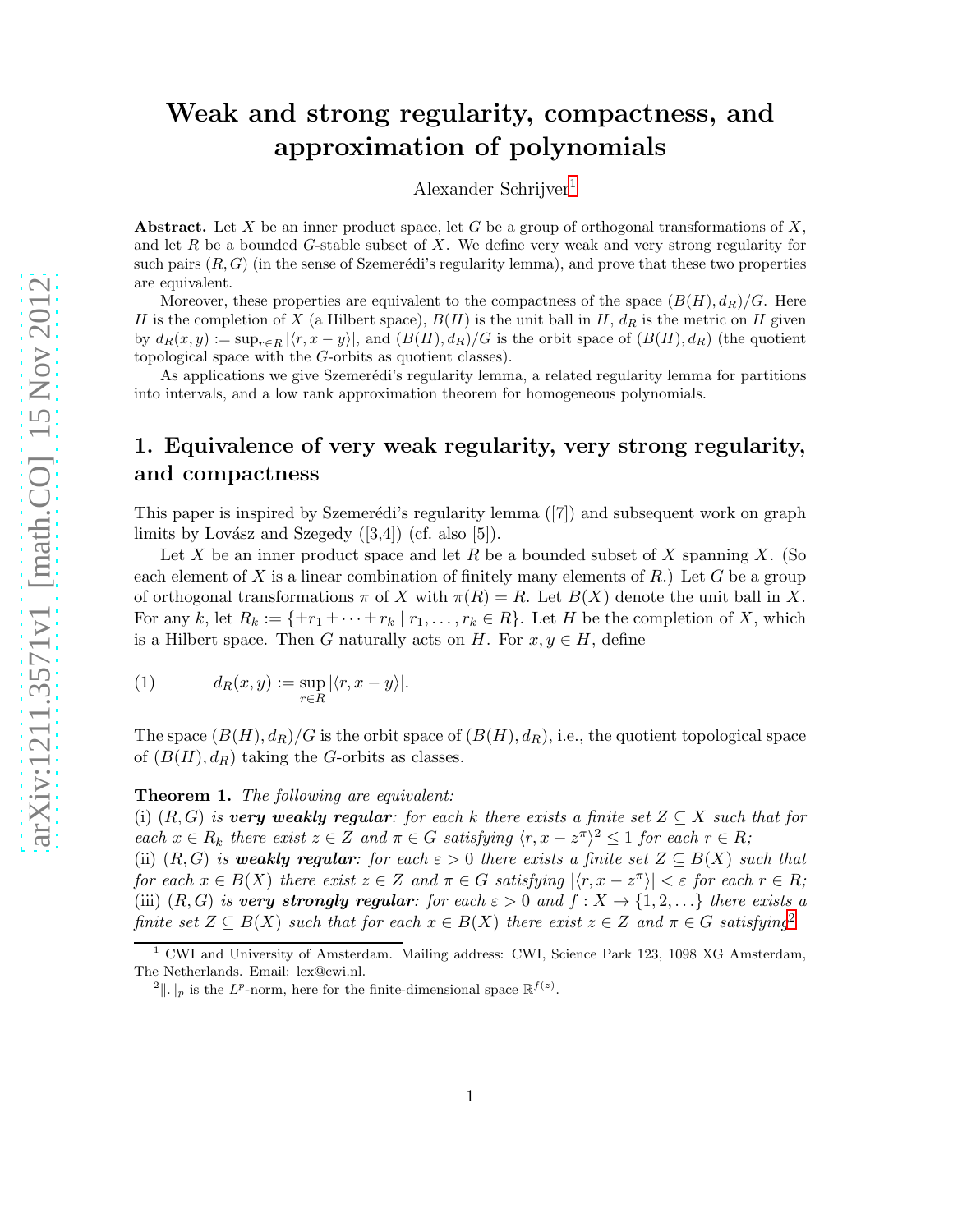(2) 
$$
\sum_{i=1}^{f(z)} |\langle r_i, x - z^{\pi} \rangle|^t \leq \varepsilon (1 + ||(||r_1||^t, \dots, ||r_{f(z)}||^t) ||_p),
$$

for all  $t \in [\varepsilon, 2]$ , where  $p := 2/(2 - t)$ , and for all orthogonal  $r_1, \ldots, r_{f(z)} \in R$ ; (iv) the space  $(B(H), d_R)/G$  is compact.

**Proof.** (iii)⇒(ii) follows by taking  $f(x) = 1$  for each  $x \in X$  and  $t = 1$ . (ii)⇒(i) follows by observing that  $\frac{1}{t}R_k \subseteq B(X)$  for some t, and taking  $\varepsilon := 1/t$ . So it suffices to prove (i) $\Rightarrow$ (ii),  $(ii) \Rightarrow (iv)$ , and  $(iv) \Rightarrow (iii)$ .

For all  $x, y \in B(H)$  define

(3) 
$$
\delta_R(x,y) := \inf_{\pi \in G} d_R(x,y^{\pi}).
$$

Then  $\delta_R$  is a pseudometric, and the space  $(B(H), \delta_R)$  is topologically homeomorphic to the orbit space  $(B(H), d_R)/G$ .

Observe that (i) implies that the space  $(R_k, \delta_R)$  is totally bounded<sup>[3](#page-1-0)</sup>. Indeed, choose  $\varepsilon > 0$ . Let  $t := \lceil \varepsilon^{-1} \rceil$ . Then  $R_{kt}$  can be covered by finitely many  $\delta_R$ -balls of radius 1. As  $R_k \subseteq \frac{1}{t}R_{kt}$ ,  $R_k$  can be covered by finitely many  $\delta_R$ -balls of radius  $1/t \leq \varepsilon$ . So we can assume, by scaling, that  $||r|| \leq 1$  for each  $r \in R$ .

(i)⇒(ii): We saw above that (i) implies that  $(R_k, \delta_R)$  is totally bounded for each k. Now define, for each  $k$ ,

(4) 
$$
S_k := \{ \lambda_1 r_1 + \dots + \lambda_k r_k \mid r_1, \dots, r_k \in R, \lambda_1, \dots, \lambda_k \in [-1, +1] \}.
$$

Then also  $(S_k, \delta_R)$  is totally bounded. Indeed, choose  $\varepsilon > 0$ , and define  $t := k[\varepsilon^{-1}]$ . Then each  $x \in S_k$  has Hilbert distance less than  $\varepsilon$  to  $\frac{1}{t}R_{kt}$ . By the above,  $(R_{kt}, \delta_R)$  is totally bounded, hence so is  $(\frac{1}{t}R_{kt}, \delta_R)$ . So  $(S_k, \delta_R)$  is totally bounded.

<span id="page-1-1"></span>Next we show that for each  $k$ :

(5) 
$$
B(X) \subseteq B_{d_R}(S_k, 1/\sqrt{k}).
$$

To see this, choose  $a \in B(X)$ . Let  $a_0 := a$ . If  $a_i$  has been found, and  $d_R(a_i, 0) > 1/\sqrt{k}$ , choose r with  $\langle r, a_i \rangle > 1/\sqrt{k}$ . Let  $a_{i+1} := a_i - \langle r, a_i \rangle r$ . Then by induction on i, as  $||r|| \le 1$ ,

(6) 
$$
\|a_{i+1}\|^2 = \|a_i\|^2 - 2\langle r, a_i\rangle^2 + \langle r, a_i\rangle^2 \|r\|^2 \le \|a_i\|^2 - \langle r, a_i\rangle^2 \le \|a_i\|^2 - 1/k \le 1 - i/k - 1/k = 1 - (i+1)/k.
$$

So the process terminates for some  $i \leq k$ , and we have [\(5\)](#page-1-1), since  $a - a_i \in S_k$  and hence  $d_R(a, S_k) \leq d_R(a, a - a_i) = d_R(a_i, 0) \leq 1/\sqrt{k}.$ 

As each  $(S_k, \delta_R)$  is totally bounded, [\(5\)](#page-1-1) implies that  $(B(X), \delta_R)$  is totally bounded.

<span id="page-1-0"></span><sup>&</sup>lt;sup>3</sup>A pseudometric space is *totally bounded* if for each  $\varepsilon > 0$  it can be covered by finitely many balls of radius  $\varepsilon$  (cf. [1]).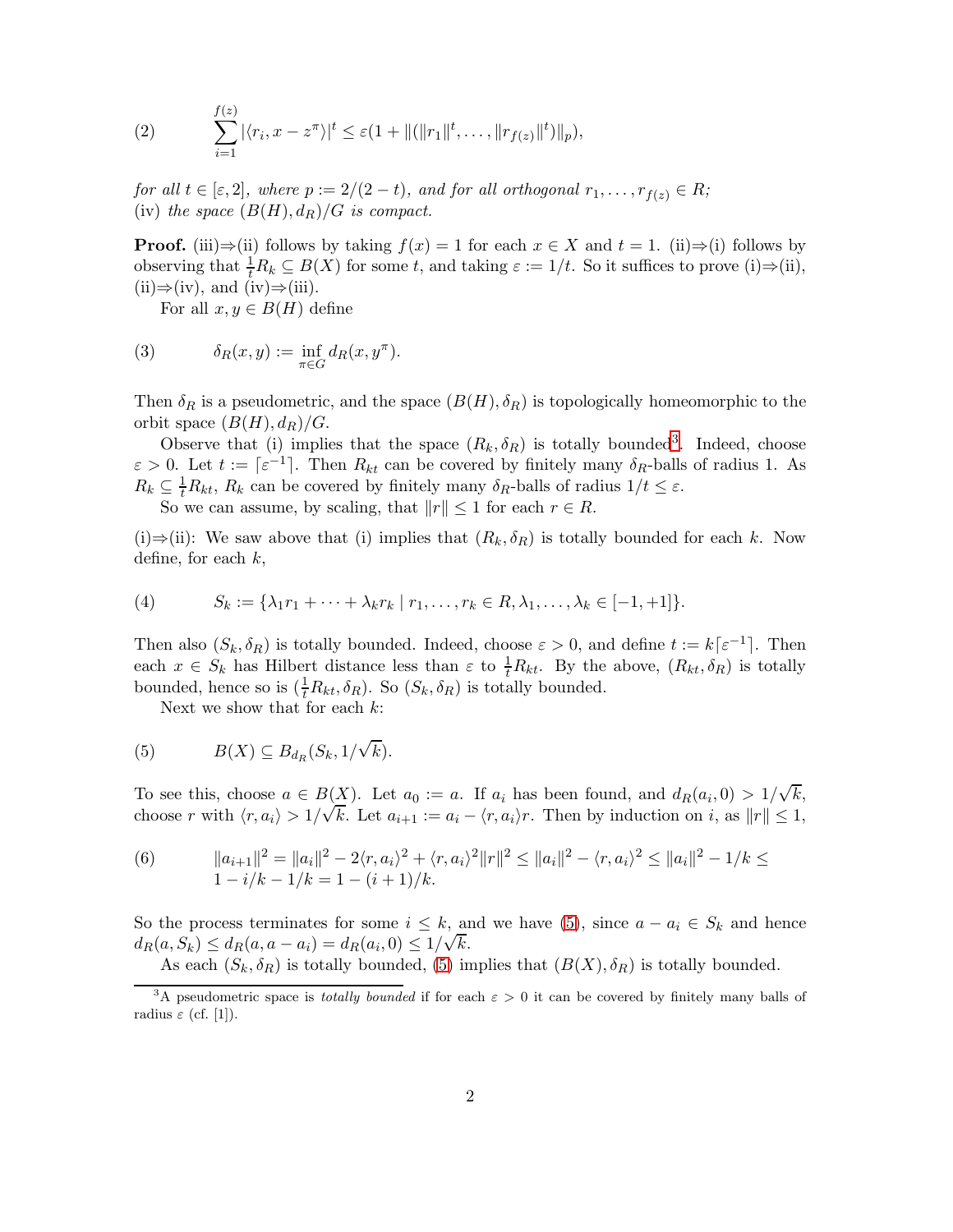(ii)⇒(iv): By (ii), the space  $(B(H), \delta_R)$  is totally bounded. So it suffices to show that  $(B(H), \delta_R)$  is complete. Let  $x_1, x_2, \ldots$  be a Cauchy sequence in  $(B(H), \delta_R)$ . We show that it is convergent. We can assume that  $\delta_R(x_n, x_{n+1}) < 2^{-n}$  for each n. Let  $\pi_1$  be the identity in G. For each  $n \geq 1$ , we can choose  $\pi_{n+1} \in G$  such that  $d_R(x_n^{\pi_n}, x_{n+1}^{\pi_{n+1}}) < 2^{-n}$ . Replacing  $x_n$  by  $x_n^{\pi_n}$ , we can assume that  $x_1, x_2, \ldots$  is a Cauchy sequence in  $(B(H), d_R)$ . As  $B(H)$  is weakly compact,  $x_1, x_2, \ldots$  has a subsequence that converges to some  $a \in B(H)$  in the weak topology on  $B(H)$ . Then  $\lim_{n\to\infty} d_R(x_n, a) = 0$ . Indeed,  $d_R(x_n, a) \leq 2^{-n+2}$  for each n. Otherwise,  $|\langle r, x_n - a \rangle| > 2^{-n+2}$  for some  $r \in R$ . As a is weak limit of some subsequence of  $x_1, x_2, \ldots$ , there is an  $m \ge n$  with  $|\langle r, x_m - a \rangle| < 2^{-n+1}$ . As  $|\langle r, x_n - x_m \rangle| \le d_R(x_n, x_m)$  $2^{-n+1}$ , this gives a contradiction.

<span id="page-2-1"></span>(iv)⇒(iii): Choose  $\varepsilon > 0$  and  $f: X \to \{1, 2, ...\}$ . For any k, consider the function  $\phi_k$ :  $X \to \mathbb{R}$  defined by

(7) 
$$
\phi_k(x) := \sup_{t \in [\varepsilon, 2]} \sup_{\substack{\text{orthogonal} \\ r_1, \dots, r_k \in R}} \frac{\sum_{i=1}^k |\langle r_i, x \rangle|^t}{(1 + ||(\|r_1\|^t, \dots, \|r_k\|^t) \|_p)}
$$

for  $x \in X$ , where  $p = (1 - t/2)^{-1}$ . Then  $\phi_k$  is continuous with respect to the  $d_R$ -topology on  $B(H)$ . To see this, let  $x, y \in B(H)$  with  $d_R(x, y) \leq 1$ . Then  $|\langle r, x \rangle|^t - |\langle r, y \rangle|^t \leq$  $2|\langle r, x-y\rangle|^{\varepsilon} \leq 2d_R(x, y)^{\varepsilon}$  for each  $r \in R$  and  $t \in [\varepsilon, 2]^A$ . This gives, by considering any t and  $r_1, \ldots, r_k$  in the suprema for x, that  $\phi_k(y) \ge \phi_k(x) - 2k d_R(x, y)$ <sup> $\epsilon$ </sup> (using that the denominator in [\(7\)](#page-2-1) is at least 1). So  $\phi_k$  is continuous in the  $d_R$ -topology on  $B(H)$ .

Define for each  $z \in B(X)$ :

(8) 
$$
U_z := \{ x \in B(H) \mid \phi_{f(z)}(x - z) < \varepsilon \}.
$$

So  $U_z$  is open in de  $d_R$ -topology. Moreover, the  $U_z$  for  $z \in B(X)$  cover  $B(H)$ . Indeed, for any  $x \in B(H)$  there exists  $z \in B(X)$  with  $||x-z|| < \varepsilon^{1/\varepsilon}$ . Then  $x \in U_z$ , since  $\phi_k(x-z) < \varepsilon$ for any k, which follows from the following inequality. Let  $t \in [\varepsilon, 2]$  and  $r_1, \ldots, r_k \in R$  be orthogonal and nonzero, for some  $k \geq 1$ . Define  $s_i := r_i / ||r_i||$  for each i. So  $s_1, \ldots, s_k$  are orthonormal. Denote  $\rho := ||(||r_1||^t, \ldots, ||r_k||^t) ||_p$ , with  $p := 2/(2 - t)$ . Then one has for any  $y \in B(H)$ , using the Hölder inequality, and setting  $q := 2/t$  (so that  $p^{-1} + q^{-1} = 1$ ):

(9) 
$$
\sum_{i=1}^{k} |\langle r_i, y \rangle|^t = \sum_{i=1}^{k} ||r_i||^t \cdot |\langle s_i, y \rangle|^t \leq (\sum_{i=1}^{k} ||r_i||^{tp})^{1/p} \cdot (\sum_{i=1}^{k} |\langle s_i, y \rangle|^{tq})^{1/q} = \rho (\sum_{i=1}^{k} \langle s_i, y \rangle^2)^{1/q} \leq \rho ||y||^{2/q} = \rho ||y||^t \leq (1 + \rho) ||y||^{\varepsilon}.
$$

So  $\phi_{f(z)}(x-z) \leq ||x-z||^{\varepsilon} < \varepsilon$ , and hence  $x \in U_z$ .

As  $(B(H), \delta_R)$  is compact by (iv), there is a finite set  $Z \subseteq X$  such that voor each  $x \in X$  re exist  $z \in Z$  and  $\pi \in G$  such that  $x \in U_{z\pi}$ . This gives (iii). there exist  $z \in Z$  and  $\pi \in G$  such that  $x \in U_{z^{\pi}}$ . This gives (iii).

<span id="page-2-0"></span><sup>&</sup>lt;sup>4</sup>This follows from the fact that if  $0 \le b \le a \le 1$ , then for each  $t \in [1,2]$ :  $a^t - b^t \le a^t - b^t + (a^{2-t} - b^t)$  $b^{2-t}$ ) $(ab)^{t-1} = (a - b)(a^{t-1} + b^{t-1}) \leq 2(a - b) \leq 2(a - b)^{\varepsilon}$ , and for each  $t \in [\varepsilon, 1)$ , by the concavity of the function  $x^t$ :  $a^t - b^t \leq (a - b)^t \leq (a - b)^{\varepsilon}$ .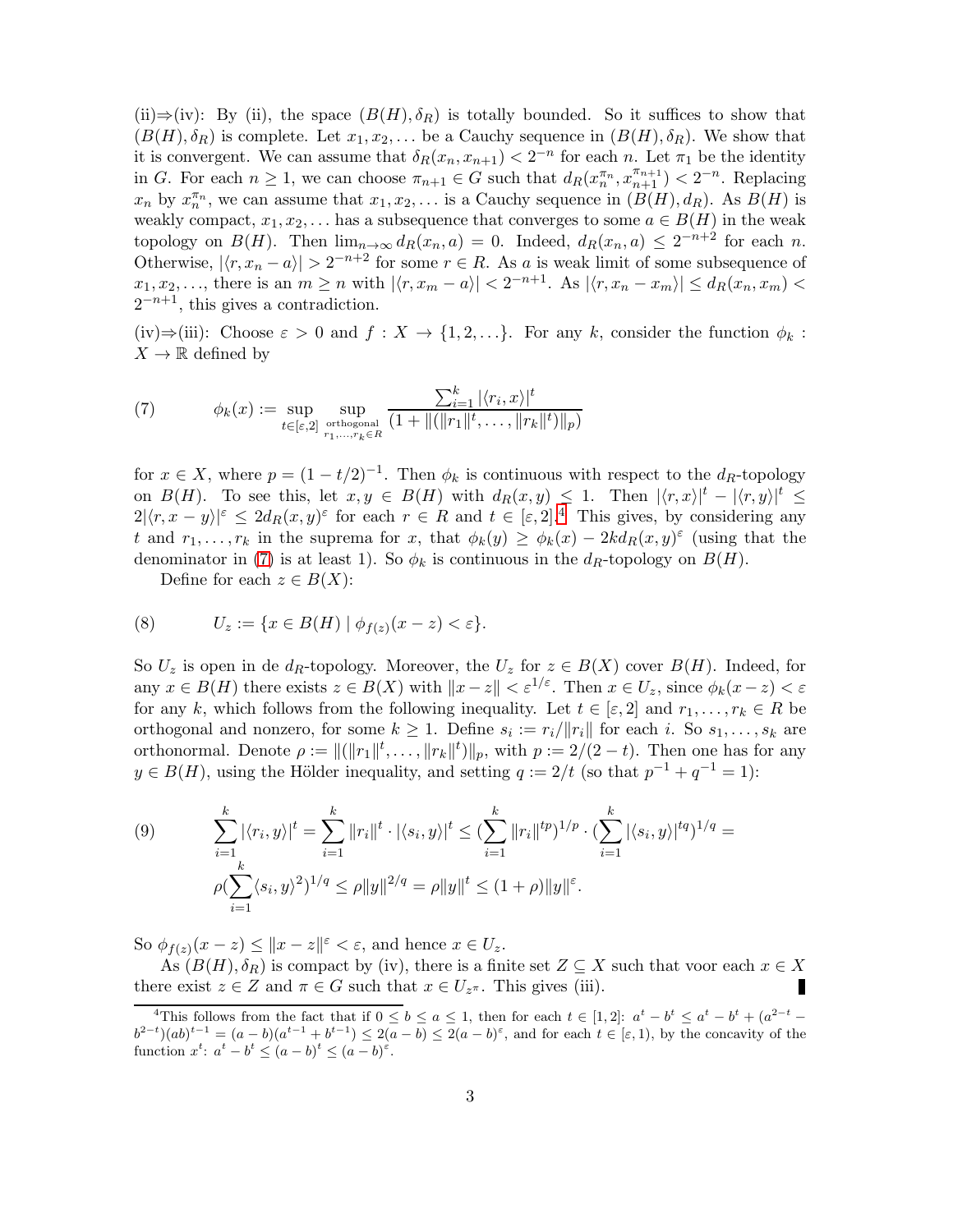## 2. Applications

Since R spans X, X is fully determined by the positive semidefinite  $R \times R$  matrix giving the inner products of pairs from  $R$ . Then  $G$  is given by a group of permutations of  $R$  that leave the matrix invariant. It is convenient to realize that  $R$  is weakly regular if (but not only if) the orbit space  $R^k/G$  is compact for each k.

1. Szemerédi's regularity lemma [7]. Let R be the collection of sets  $I \times J$ , with I and J each being a union of finitely many subintervals of  $[0, 1]$ , with inner product equal to the measure of the intersection. Let  $G$  be the group of permutations of the intervals of any partition of  $[0, 1]$  into intervals. Then G acts on R.

Let  $\Pi$  be the collection of partitions of  $[0, 1]$  into finitely many sets, each being a union of finitely many intervals. For  $P, Q \in \Pi$ ,  $P \leq Q$  if and only if P is a refinement of Q. This gives a lattice; let  $\wedge$  be the meet.

<span id="page-3-0"></span>For any  $P \in \Pi$ , let  $L_P$  be subspace of X spanned by the elements  $I \times J$  with  $I, J \in P$ . For any  $x \in X$ , let  $x_P$  be the orthogonal projection of x onto  $L_P$ .

**Lemma 1.** For each  $x \in X$  and  $\varepsilon > 0$  there exists  $t_{\varepsilon,x}$  such that for each  $N \in \Pi$  there is a  $P \geq N$  such that  $||x_N - x_P|| < \varepsilon$  and  $|P| \leq t_{\varepsilon,x}$ .

**Proof.** Let Y be the set of those x for which the statement holds for all  $\varepsilon > 0$ . Then Y is a linear space. Indeed, if  $x \in Y$  and  $\lambda \neq 0$  then  $\lambda x \in Y$ , as we can take  $t_{\varepsilon,\lambda x} := t_{|\lambda|^{-1}|\varepsilon,x}$ . If  $x, y \in Y$  then  $x + y \in Y$ , as we can take  $t_{\varepsilon,x+y} := t_{\varepsilon/2,x}t_{\varepsilon/2,y}$ , since if  $||x_N - x_P|| <$  $\varepsilon/2$  and  $\|y_N - y_Q\| < \varepsilon/2$  for some  $P, Q \ge N$ , then  $\|(x + y)_N - x_P - y_Q\| < \varepsilon$ , hence  $||(x+y)_{N} - (x+y)_{P \wedge Q}|| \leq \varepsilon$ , since  $x_{P} + y_{Q} \in L_{P \wedge Q}$  and  $((x+y)_{N})_{P \wedge Q} = (x+y)_{P \wedge Q}$  (since  $L_{P \wedge Q} \subseteq L_N$ ). Note that  $|P \wedge Q| \leq |P||Q|$ .

So Y is a linear space, and hence it suffices to show that  $R \subseteq Y$ . Let  $x \in R$  and  $\varepsilon > 0$ . We claim that  $t_{\varepsilon,x} := (1 + 2/\varepsilon)^2$  will do. Indeed, let  $N \in \Pi$ . Then

(10) 
$$
x_N = \sum_{I,J \in N} \alpha_I \beta_J (I \times J)
$$

for some  $\alpha, \beta : N \to [0,1]$ . Let  $\alpha'$  and  $\beta'$  be obtained from  $\alpha$  and  $\beta$  by rounding down the values to an integer multiple of  $\varepsilon/2$ . Let  $P \geq N$  be such that two classes I and J of N are contained in the same class of P if and only if  $\alpha'_I = \alpha'_J$  and  $\beta'_I = \beta'_J$ . As the pairs  $(\alpha'_I, \beta'_I)$ take at most  $(1+2/\varepsilon)^2$  different values, we have  $|P| \le (1+2\varepsilon^{-1})^2$ . Define

(11) 
$$
y := \sum_{I,J \in N} \alpha'_I \beta'_J (I \times J).
$$

Then  $y \in L_P$ . Hence, since  $x_P = (x_N)_P$  (as  $L_P \subseteq L_N$ ), implying that  $x_P$  is the point on  $L_P$  closest to  $x_N$ :

(12) 
$$
||x_N - x_P||^2 \le ||x_N - y||^2 \le \sum_{I,J \in N} (\alpha_I \beta_J - \alpha_I' \beta_J')^2 \mu(I \times J) \le \varepsilon^2 \sum_{I,J \in N} \mu(I \times J) = \varepsilon^2.
$$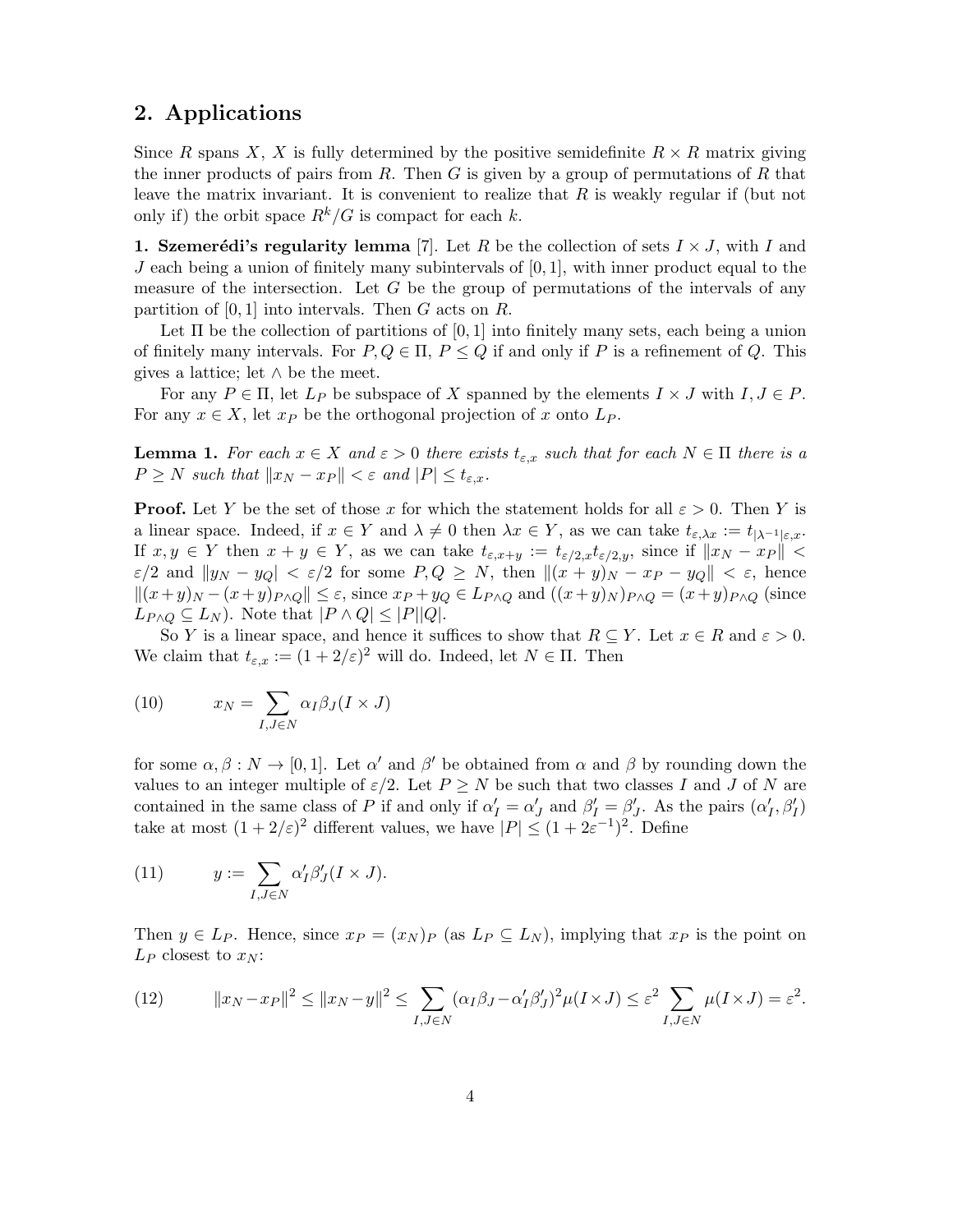Here  $\mu(I \times J)$  is the measure of  $I \times J$ .

Call a collection  $P$  of sets *balanced* if all sets in  $P$  have the same cardinality. Call a partition P of a finite set V  $\varepsilon$ -balanced if  $P \setminus P'$  is balanced for some  $P' \subseteq P$  with  $|\bigcup P'| \leq \varepsilon |V|.$ 

<span id="page-4-1"></span>**Lemma 2.** Let  $\varepsilon > 0$ . Then each partition P of a finite set V has an  $\varepsilon$ -balanced refinement Q with  $|Q| \leq (1 + 1/\varepsilon)|P|$ .

**Proof.** Define  $t := \varepsilon |V|/|P|$ . Split each class of P into classes, each of size  $\lceil t \rceil$ , except for at most one of size less than t. This gives Q. Then  $|Q| \leq |P| + |V|/t = (1 + 1/\varepsilon)|P|$ . Moreover, the union of the classes of Q of size less than t has size at most  $|P|t = \varepsilon|V|$ . So Q is  $\varepsilon$ -balanced.

Given a graph  $H = (V, E)$  and  $C, D \subseteq V$ , then  $e(C, D)$  is the number of adjacent pairs of vertices in  $C \times D$ . If  $C, D \neq \emptyset$ , let  $d(C, D) := e(C, D)/|C||D|$ .

<span id="page-4-3"></span>**Theorem 2** (Szemerédi's regularity lemma). For each  $\varepsilon > 0$  and  $p \in \mathbb{N}$  there exists  $k_{p,\varepsilon} \in \mathbb{N}$ such that for each graph  $H = (V, E)$  and each partition P of V with  $|P| = p$  there is an  $\varepsilon$ -balanced refinement Q of P with  $|Q| \leq k_{p,\varepsilon}$  and

(13) 
$$
\sum_{\substack{\emptyset \neq C \subseteq A \\ A, B \in Q}} \max_{\substack{\emptyset \neq C \subseteq A \\ \emptyset \neq D \subseteq B}} (|C||D| \cdot |d(C, D) - d(A \times B)|)^2 < \varepsilon |V|^2.
$$

**Proof.** Let R and G be as above. It is easy to check that  $R^k/G$  is compact for each k, hence  $(R, G)$  is very weakly regular. So, by Theorem [1,](#page-0-2)  $(R, G)$  is very strongly regular.

Fix  $\varepsilon > 0$  and  $p \in \mathbb{N}$ . For each  $x \in X$ , define  $f(x) := ((1 + 1/\varepsilon)pt_{\varepsilon/4,x})^2$ , where  $t_{\varepsilon/4,x}$  is as given in Lemma [1.](#page-3-0)

<span id="page-4-0"></span>By the very strong regularity of  $(R, G)$ , there exists a finite set  $Z \subseteq X$  such that for each  $x \in B(X)$  there exist  $z \in Z$  and  $\pi \in G$  satisfying

(14) 
$$
\sum_{j=1}^{f(z)} \langle r_j, x - z^{\pi} \rangle^2 < \varepsilon^2 / 16 \text{ for all orthogonal } r_1, \dots, r_{f(z)} \in R.
$$

Let  $k_{p,\varepsilon} := \max\{f(z) \mid z \in Z\}$ . We show that  $k_{p,\varepsilon}$  is as required.

Let  $H = ([n], E)$  be a graph. Let N be the partition of  $[0, 1]$  into n equal consecutive intervals  $I_1, \ldots, I_n$ , and let  $x := \sum_{i,j \in [n]} \text{adjacent } I_i \times I_j$  (the corresponding graphon).

By the above there exists a  $z \in \overline{Z}$  and a  $\pi \in G$  satisfying [\(14\)](#page-4-0). By Lemma [1,](#page-3-0) there is a partition  $U \in \Pi$  with  $U \geq N$  such that  $|U| \leq t_{\varepsilon/4,z}$  and  $||z_N - z_U|| \leq \varepsilon/4$ . Let  $S := P \wedge U$ . So  $|S| \leq |P||U| \leq pt_{\varepsilon/4,z}$ . By Lemma [2,](#page-4-1) there is an  $\varepsilon$ -balanced refinement Q of S with  $N \leq Q \leq S$  and  $|Q| \leq (1 + 1/\varepsilon)|S| \leq \sqrt{f(z)} \leq k_{p,\varepsilon}$ . We show that this Q gives the partition of the theorem.

<span id="page-4-2"></span>For each  $A, B \in Q$ , choose  $r \in R$  with  $r \subseteq A \times B$ , such that  $r \in L_N$  and such that  $|\langle r, x - z_Q \rangle|$  is maximized. This implies for each  $r' \in R$  with  $r' \subseteq A \times B$  and  $r' \in L_N$ :

(15) 
$$
|\langle r', x - x_Q \rangle| \le |\langle r', x - z_Q \rangle| + |\langle r', x_Q - z_Q \rangle| \le |\langle r', x - z_Q \rangle| + |\langle A \times B, x_Q - z_Q \rangle| =
$$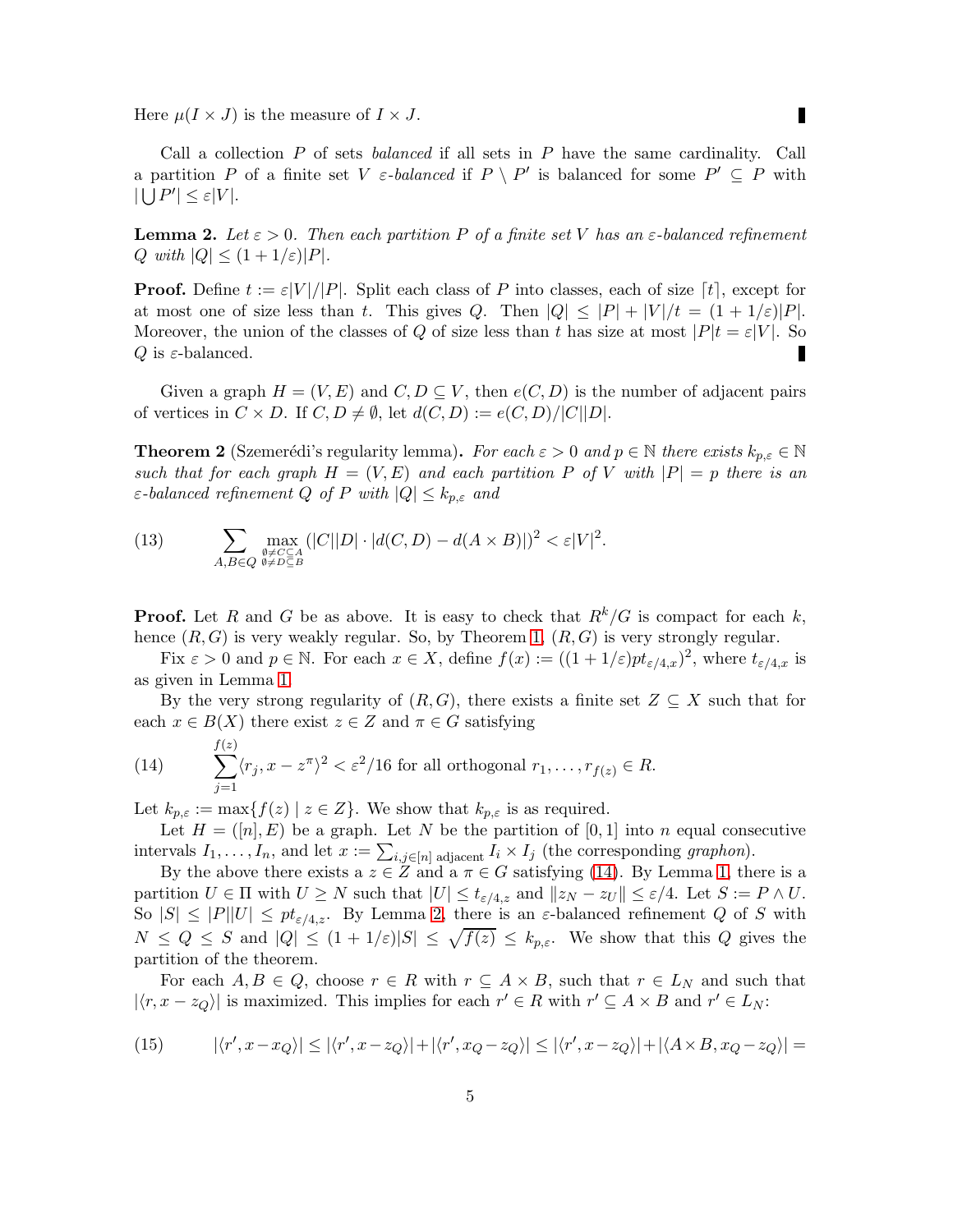<span id="page-5-0"></span>
$$
|\langle r', x - z_Q \rangle| + |\langle A \times B, x - z_Q \rangle| \le 2 |\langle r, x - z_Q \rangle|.
$$

Let  $r_1, \ldots, r_t$  be the chosen elements. So  $t = |Q|^2 \le f(z)$ . Hence, noting that  $\langle r_i, z \rangle =$  $\langle r_i, z_N \rangle$ , since  $r_i \in L_N$ ,

(16) 
$$
(\sum_{i=1}^{t} \langle r_i, x - z_Q \rangle^2)^{1/2} \leq (\sum_{i=1}^{t} \langle r_i, x - z_N \rangle^2)^{1/2} + ||z_N - z_Q|| \leq
$$

$$
(\sum_{i=1}^{t} \langle r_i, x - z \rangle^2)^{1/2} + \varepsilon/4 \leq \varepsilon/2.
$$

For the graph  $H$ , [\(15\)](#page-4-2) and [\(16\)](#page-5-0) give [\(13\)](#page-4-3).

To interpret [\(13\)](#page-4-3), for  $A, B \in Q$ , let  $m_{A,B}$  denote the maximum described in (13). Let  $Q'$  be such that  $Q \setminus Q'$  is balanced and  $|\bigcup Q'| \leq \varepsilon |V|$ . Set  $Q'' := Q \setminus Q'$ , and let Z be the collection of pairs  $(A, B) \in Q'' \times Q''$  with  $m_{A,B} \ge \sqrt{\varepsilon} |A||B|$ . Then [\(13\)](#page-4-3) implies

(17) 
$$
\sum_{(A,B)\in Z} |A||B| \leq \sum_{(A,B)\in Z} \varepsilon^{-1/2} m_{A,B} \leq \sqrt{\varepsilon}|V|^2.
$$

Moreover, as  $|\bigcup Q'| < \varepsilon |V|$ ,

(18) 
$$
\sum_{A,B\in Q''} |A||B| \ge \sum_{A,B\in Q} |A||B| - 2\varepsilon|V|^2 = (1 - 2\varepsilon)|V|^2.
$$

Hence, assuming  $\varepsilon < 1/4$ ,  $|Z| \leq \sqrt{\varepsilon}(1-2\varepsilon)^{-1}|Q''|^2 < 2\sqrt{\varepsilon}|Q''|^2$ . For each  $(A, B) \in$  $(Q'' \times Q'') \setminus Z$  one has  $m_{A,B} < \sqrt{\varepsilon} |A||B|$ , implying that for each rectangle  $R \subseteq A \times B$  with  $|R|/|A \times B| \ge \sqrt[4]{\varepsilon}$  one has  $|d(R) - d(A \times B)| < \sqrt[4]{\varepsilon}$ . In other words,  $A \times B$  is  $\sqrt[4]{\varepsilon}$ -regular.

2. "Interval regularity". Let R be the collection of sets  $I \times J$ , with I and J subintervals of  $[0, 1]$  $[0, 1]$  $[0, 1]$ , with inner product given by the measure of the intersection. Then Theorem 1 gives an "interval regularity theorem" for graphs (it can also be proved with Szemerédi's classical combinatorial method):

**Theorem 3.** For each  $\varepsilon > 0$  and  $p \in \mathbb{N}$  there exists  $k_{p,\varepsilon} \in \mathbb{N}$  such that for each n, each graph  $H = ([n], E)$  and each partition P of  $[n]$  into intervals with  $|P| \leq p$ , P has a refinement to a partition Q into at most  $k_{p,\varepsilon}$  intervals such that all intervals in Q have the same size except for some of them covering  $\leq \varepsilon n$  vertices and such that

(19) 
$$
\sum_{\substack{I \subseteq A, J \subseteq B \\ A, B \in Q}} \max_{\substack{I, J \text{ intervals} \\ I, J \text{ intervals}}} |I||J||d(I, J) - d(A, B)| < \varepsilon n^2.
$$

Here  $d(I, J)$  and  $d(A, B)$  are the densities of the corresponding subgraphs of H.

This can be derived similarly as (in fact, easier than) Szemerédi's regularity lemma above.

П